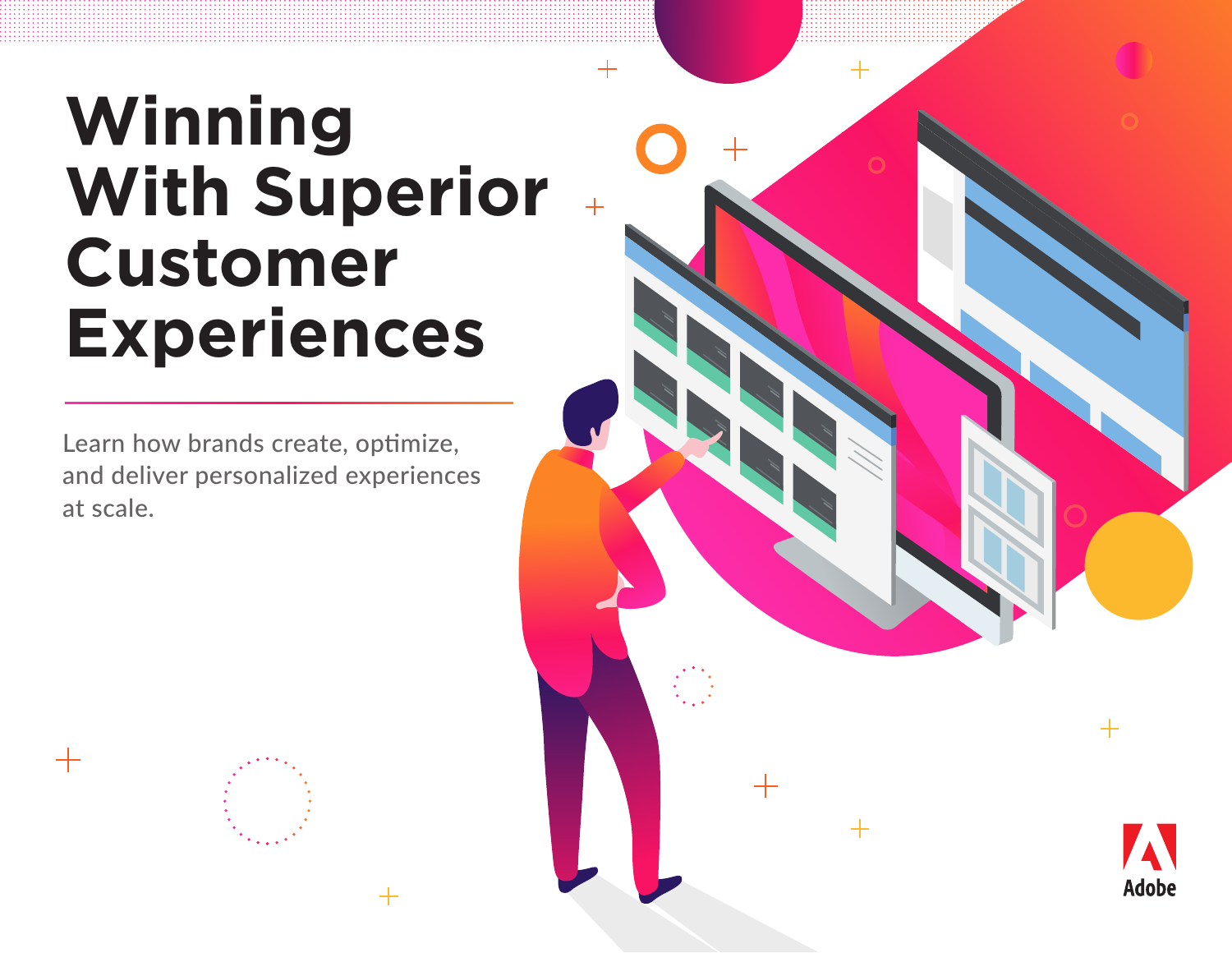# Table of Contents

 $\pm$ 

 $\left\{ \begin{array}{c} 0 \\ 0 \end{array} \right\}$ 

| 3  |
|----|
| 9  |
| 10 |
| 11 |
| 12 |
| 13 |
| 14 |
| 15 |
| 16 |
| 17 |
| 18 |
| 19 |



 $\bullet$ 

 $+$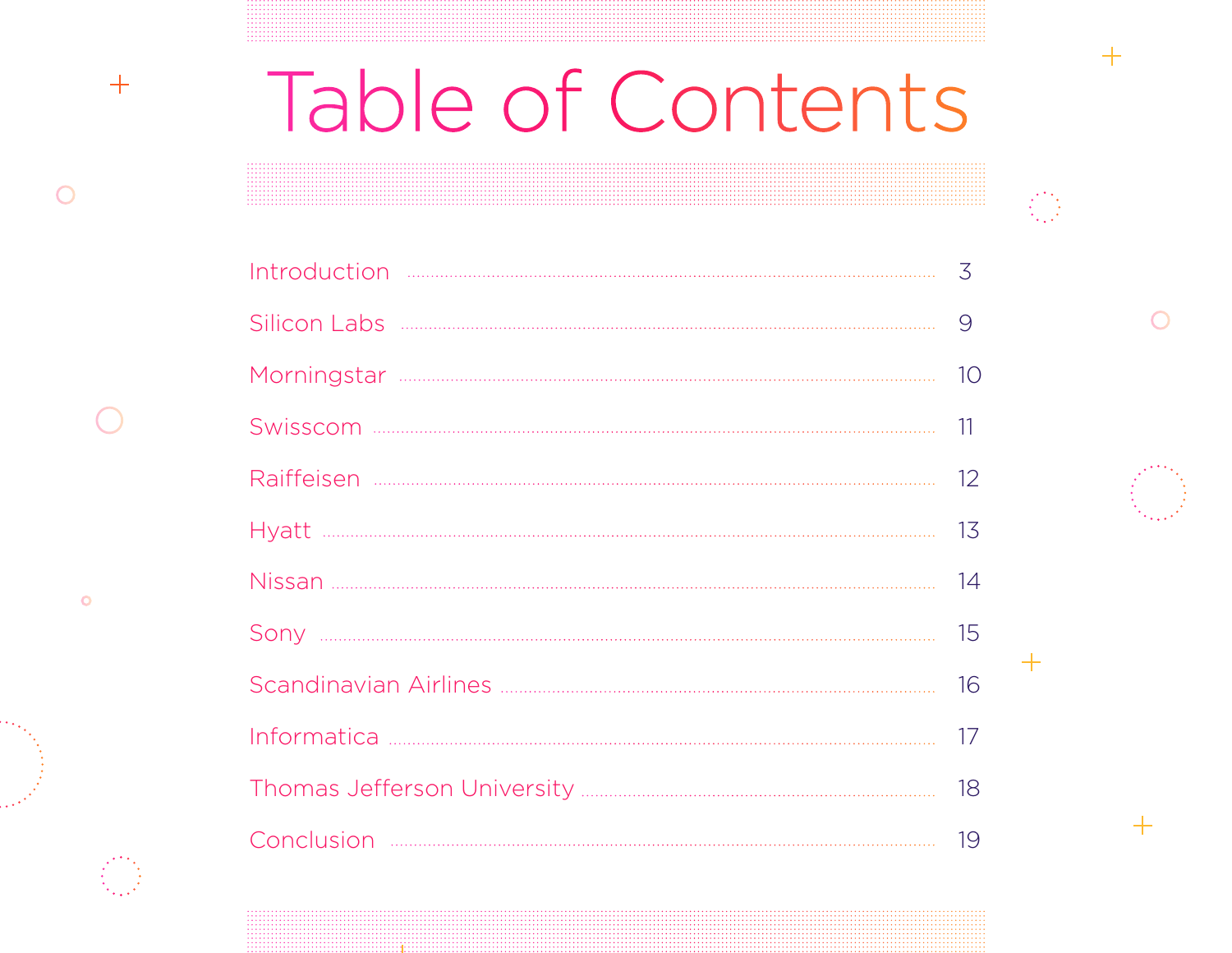# Introduction

The customer experience is changing.

Personalized engagement is now king. And as your business scales up and grows, this begins to present several promising opportunities.

In fact, 86% of buyers will pay more for a better customer experience. What's more, customer experience will overtake price and product as the key brand differentiator among consumers by 2020.<sup>1</sup>

That's right: if your brand can offer a superior customer experience that features dynamic, personalized engagement to visitors across all channels and devices, you can compete on the quality of that *customer experience*, rather than on

price and product, and still win.

But, as businesses scale, this begins to present some critical challenges, as well.

Businesses of all sizes, whether small, mid-size, or large enterprises, must deliver content and personalized experiences to their customers across more channels, devices, languages, and global regions than ever before. It is one thing to split test content; it is an entirely more difficult process to personalize it for each and every customer.

To personalize customer experiences to that level on such a massive scale, you need a reliable, centralized system to manage and deliver it.



1. Super Office. "*[32 Customer Experience Statistics You Need to Know for 2018](https://www.superoffice.com/blog/customer-experience-statistics/)*."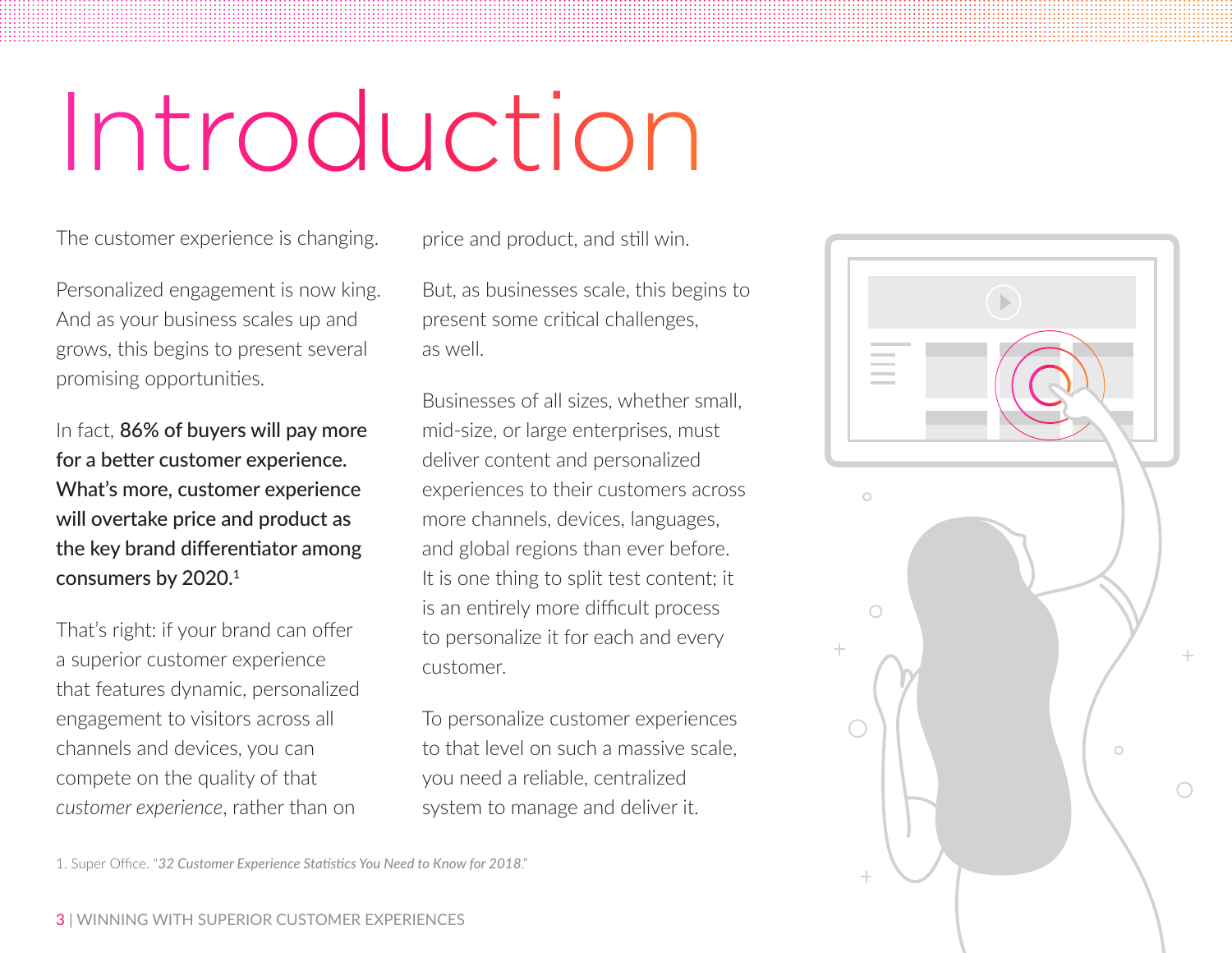Personalization starts with content. Delivering highly personalized experiences across different touch points means organizations need to create more content than ever before, and that content needs to automatically adapt to a multitude of channels. It is critical to have a centralized system that allows you to easily create, reuse, and manage it. Approvals need to be swift, and website changes need to happen even faster.

In addition, you need the right set of tools and algorithms to manage the experience. This includes the ability to do multi-variant testing, deliver predictive insights, and leverage machine learning to optimally allocate your different experiences across different personas. And to fully deliver on the promise of personalization, you need robust, granular segmentation to facilitate the creation of uniquely personal experiences for each and every customer.

To make all that customer understanding and optimization run smoothly, businesses need powerful data analysis to track all the different ways customers engage with their brand, from online shopping cart abandonment to instore return frequency to multichannel news and content consumption across devices. Collecting this data isn't enough; your business needs to be able to extract rich insights from it that inform your personalization decisions and how you effectively cater to your different audiences.

You need one integrated platform that combines these capabilities and processes and enhances the effectiveness of each by helping them work together. Your content personalization must be powered by your robust data analysis; your data analysis must be driven by your centralized, efficient CMS; and your efficient CMS must deliver your



86%

of buyers will pay more for a better customer experience. What's more, customer experience will overtake price and product as the key brand differentiator among consumers by 2020.1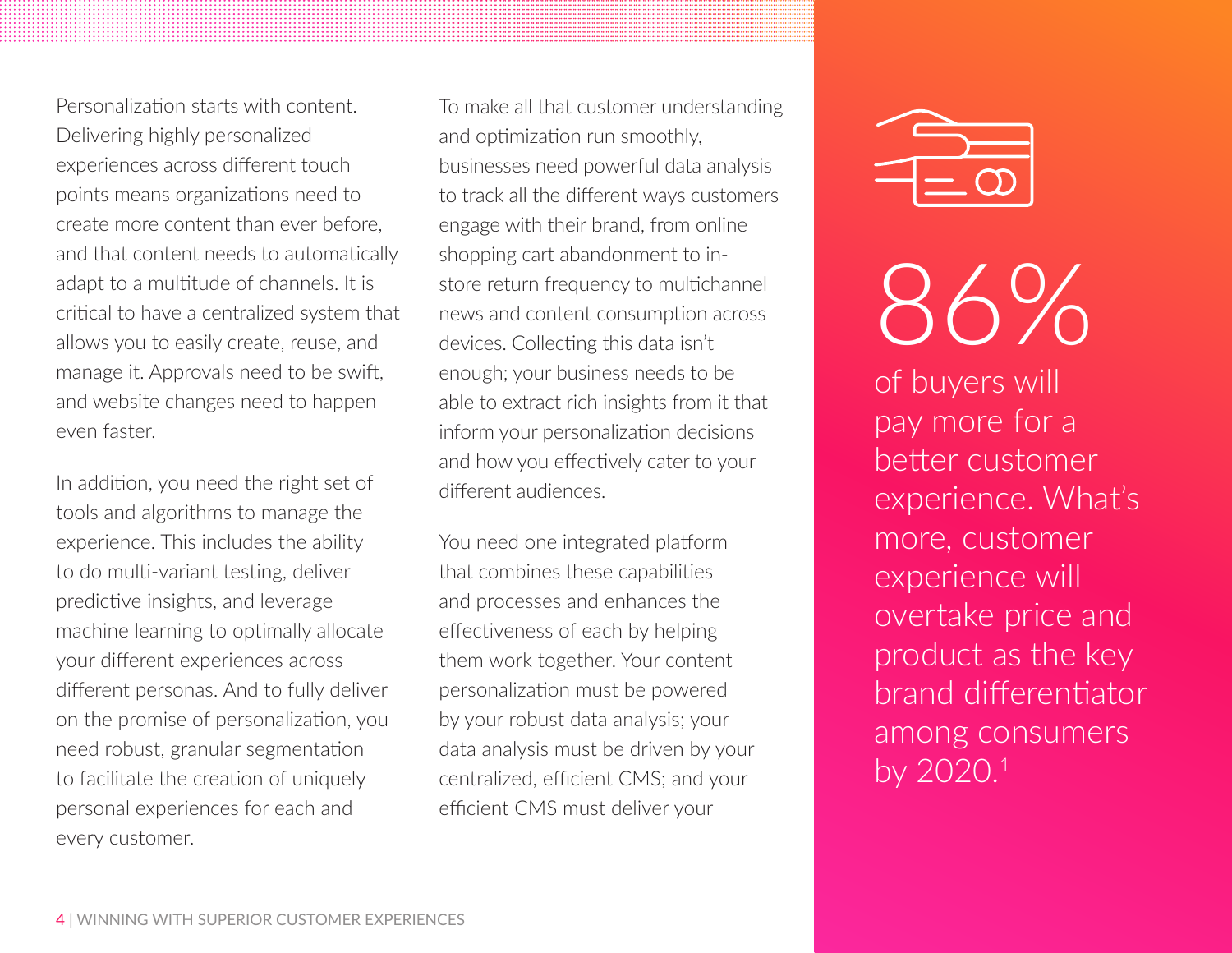personalized content accurately and ontime. You need a holistic solution.

Today, across every industry, many of the world's best and fastest-growing brands are using Adobe Experience Manager, along with capabilities from Adobe Target and Adobe Analytics, to deliver just that.

Innovative companies like **[Silicon Labs](https://wwwimages2.adobe.com/content/dam/acom/en/customer-success/pdfs/silicon-labs-case-study.pdf)**, [Morningstar](https://wwwimages2.adobe.com/content/dam/acom/en/customer-success/pdfs/morningstar-case-study.pdf), and [Swisscom](https://wwwimages2.adobe.com/content/dam/acom/en/customer-success/pdfs/swisscom-digtrans-case-study.pdf) use Adobe to automate the creation of highly personalized website experiences, providing targeted, engaging customer experiences automatically tailored for language, region, and hundreds of customizable content segmentations and personas, all designed to deliver truly superior customer experiences



**Silicon Labs** Improved targeting accuracy by 60%





**Morningstar** Increased premium trial sign-ups by 26%

that stand out in a crowded market. *Adobe solutions form a digital foundation upon which we can build new digital experiences for our customers.*

**Kamran Shah**, Director of Corporate Marketing, Silicon Labs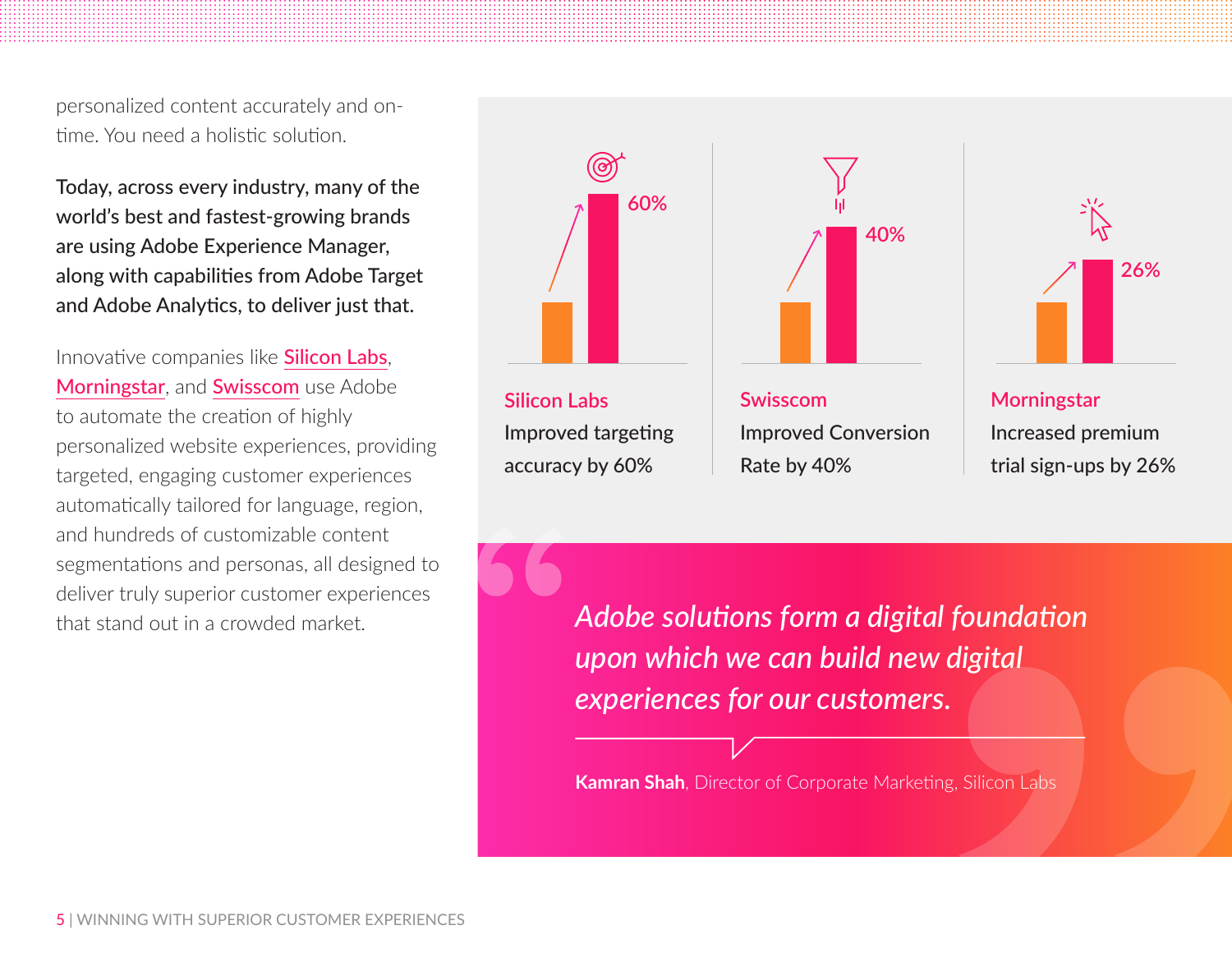Brands like **[Hyatt](https://wwwimages2.adobe.com/content/dam/acom/en/customer-success/pdfs/hyatt-case-study.pdf)** and **[Nissan](https://wwwimages2.adobe.com/content/dam/acom/en/customer-success/pdfs/nissan-case-study.pdf)** use Adobe to better track and analyze customer engagement across multiple devices, channels, and a long buyer's journey, boosting engagement and conversion rates by delivering the right personalized content at the right time. All without waiting for approvals and website changes from developers.



**Nissan** Conversion Rate +200%



**Hyatt**

Enabled rapid and efficient website updates.

*Adobe gives us the tools to support our customer's journeys with smooth, quality experiences across websites and channels.*

**Ellen Lee**, Senior Vice President of Global Digital, Hyatt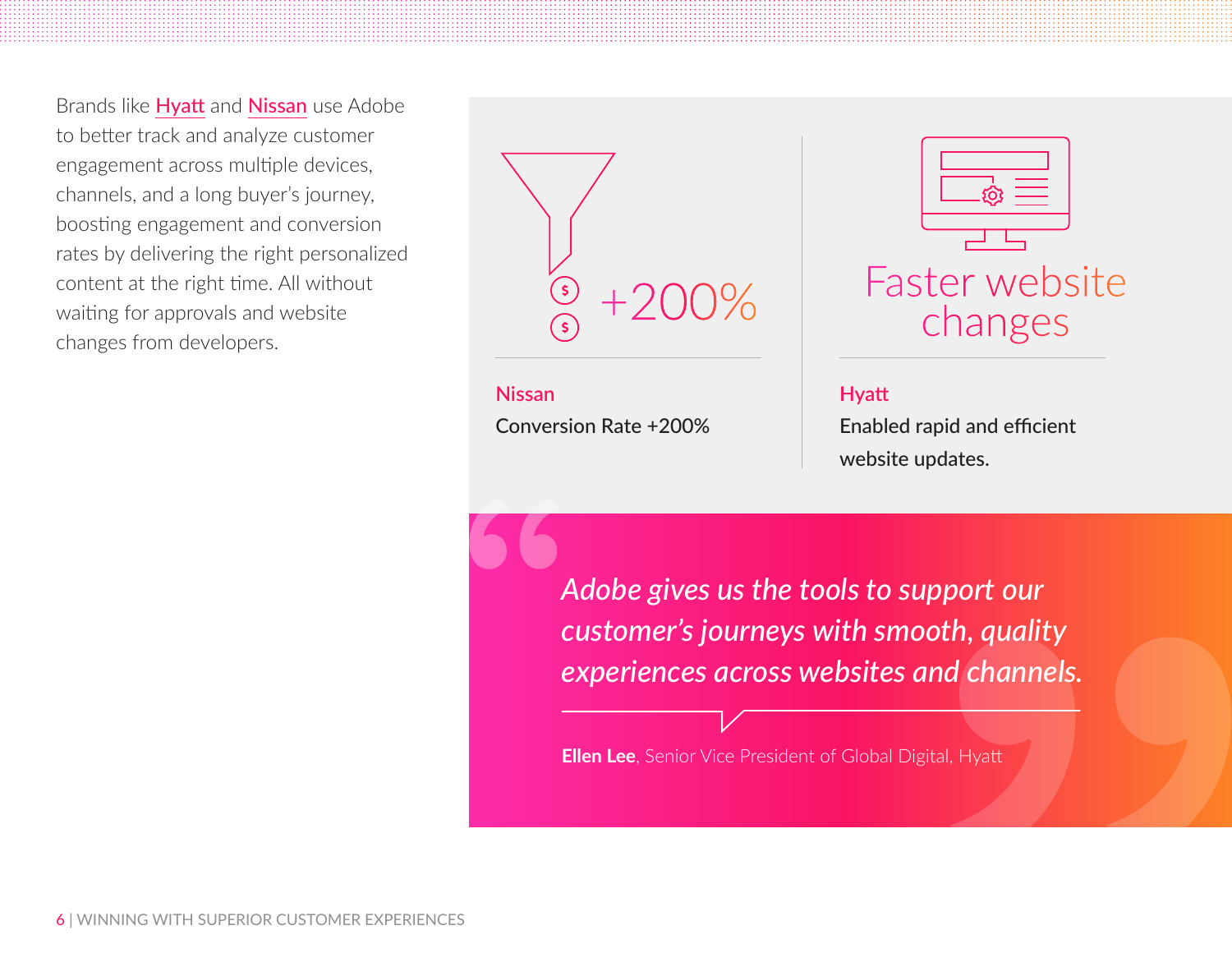And businesses like [Scandinavian Airlines](https://wwwimages2.adobe.com/content/dam/acom/en/customer-success/pdfs/sas-case-study.pdf) and **[Informatica](https://wwwimages2.adobe.com/content/dam/acom/en/customer-success/pdfs/informatica-case-study.pdf)** trust Adobe to deliver the advanced, highly-granular data insights and analytics they need to create a 360-degree view of their customers' online and offline habits, track each customer's total interaction history with the company, target likely cross-selling and upselling areas, and identify future trends and opportunities before their competition does.





#### **Scandinavian Airlines**

Increased revenue per customer and total lifetime value per customer

**Informatica**

Boosted event attendance by 3X

*Adobe gives us a fundamental understanding of how different experiences impact customer behavior. We can take that insight and apply it.*

**Didrik Fjeldstad**, Vice President of Marketing, Scandinavian Airlines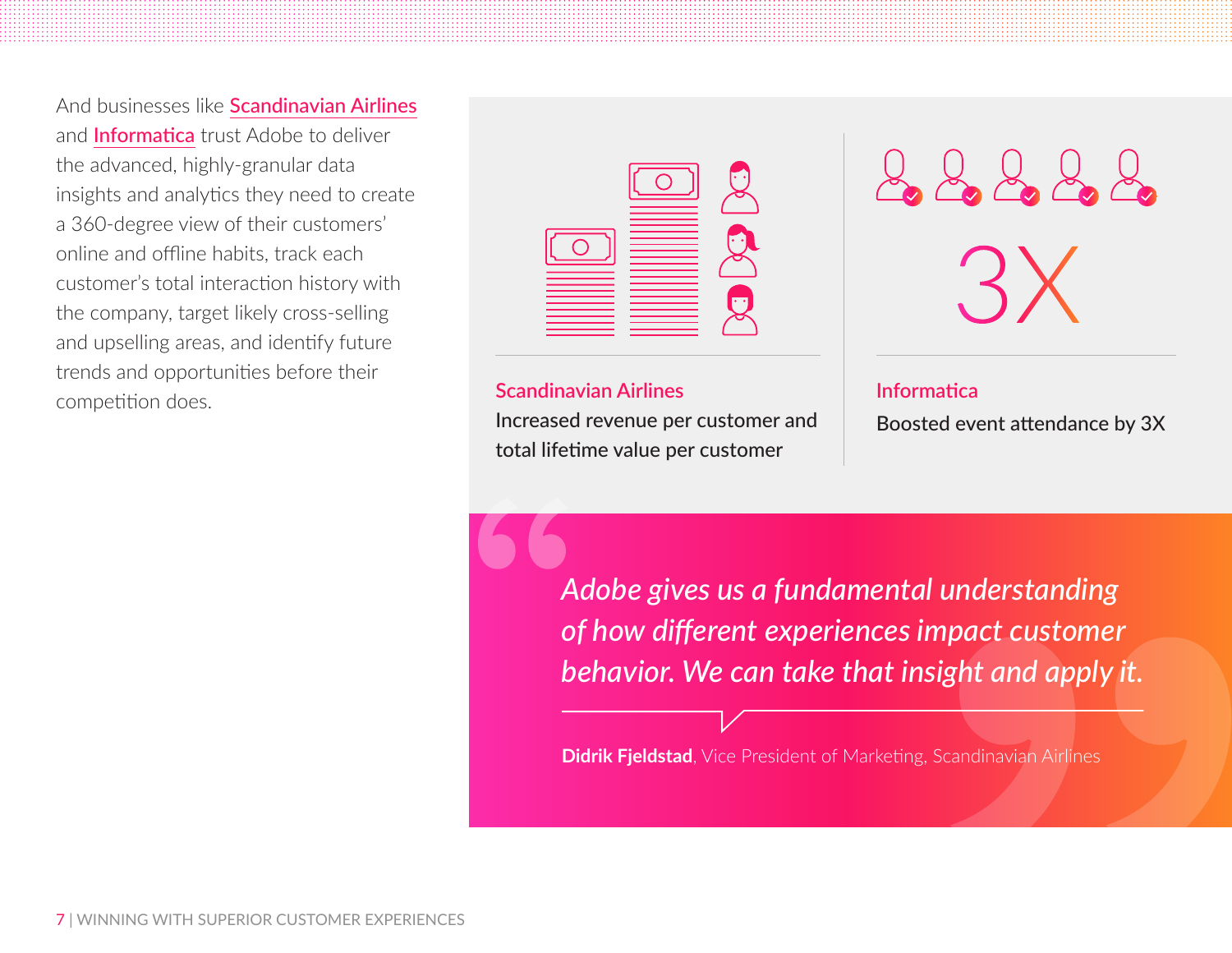With Adobe Experience Manager, this level of customer experience personalization, workflow efficiency, and data analysis are no longer cost- and resource-prohibitive dreams for only the biggest players.

Adobe Experience Manager levels the playing field, so your business can compete with any enterprise in the world – now, and well into the future.

| <b>Gartner</b>                                        | <b>FORRESTER®</b>                                      |                                                       |  |
|-------------------------------------------------------|--------------------------------------------------------|-------------------------------------------------------|--|
| We're a Leader in<br>digital experience<br>platforms. | and a Leader<br>in customer<br>analytics<br>solutions. | and a<br>Leader in<br>optimization<br>platforms, too. |  |
| Read full report                                      | <b>Read full report</b>                                | <b>Read full report</b>                               |  |
|                                                       |                                                        |                                                       |  |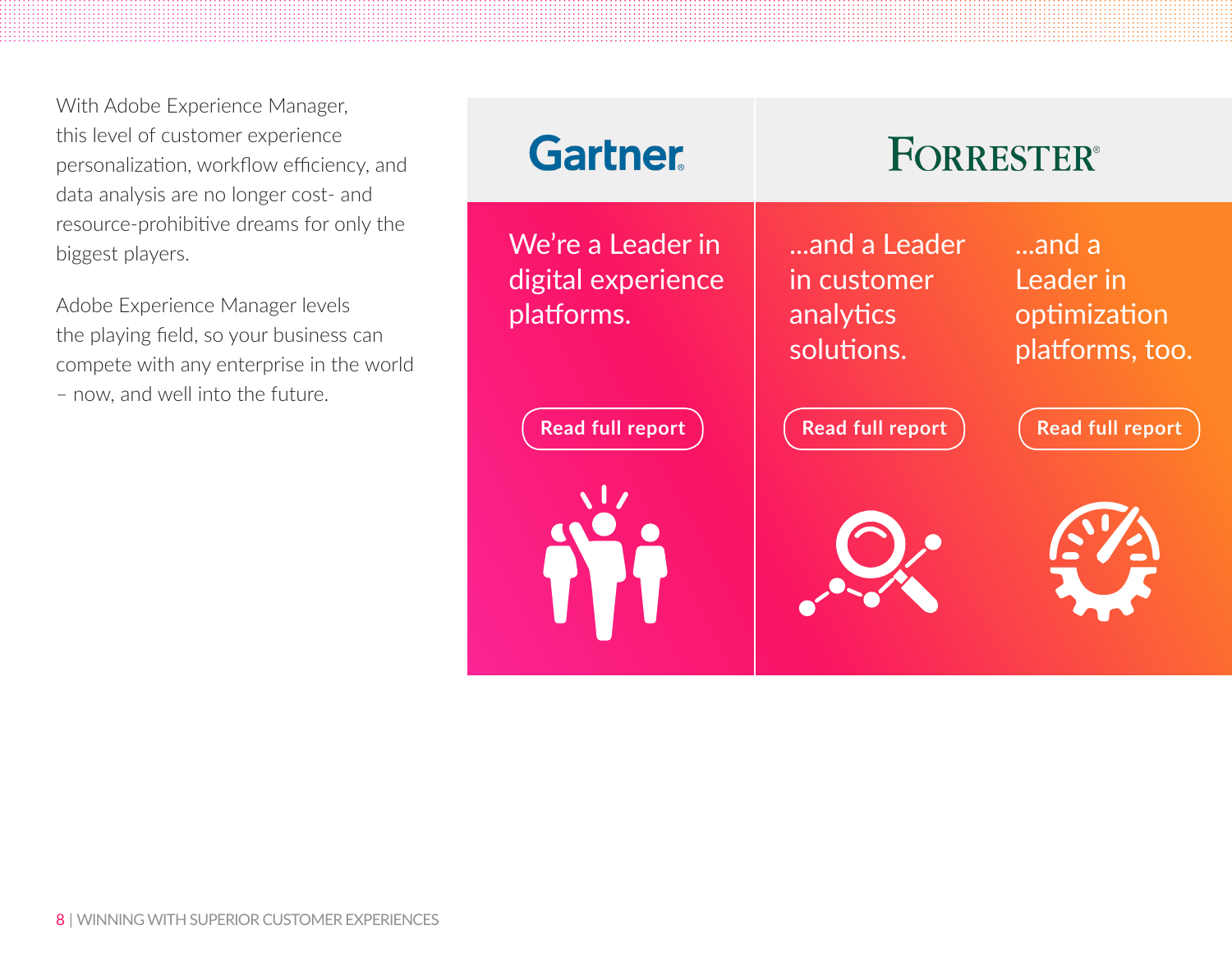

### **[Silicon Labs](https://wwwimages2.adobe.com/content/dam/acom/en/customer-success/pdfs/silicon-labs-case-study.pdf)**

## The Internet of Things (IoT) Goes Global with Adobe

*One of the fundamental differences between Adobe Experience Manager…and other CMS options is its usability. It's designed with the marketer in mind so our business leads can control simple enhancements to our design changes without burdening IT resources.*

**Kamran Shah**, Director of Corporate Marketing, Silicon Labs

Adobe gives Silicon Labs the power to automatically deliver personalized customer experiences – segmented for geography, region, and buyer persona – to its tens of thousands of worldwide customers, all while improving workflow efficiency by slashing the time required for website changes and upgrades.

#### **INDUSTRY:** High Tech

#### **SILICON LABS' CHALLENGES:**

- Scale to meet the needs of a growing global business.
- Provide targeted experiences to tens of thousands of customers across various industries.
- **Improve internal workflow efficiencies to** encourage agile website improvements.

### $\cdot$ <sup>V</sup> RESULTS:

- **Improved** conversion rate by 15%
- **Accelerated** website change velocity by 120x
- **Boosted** product targeting accuracy by 60%

[Read the full Silicon Labs story](https://wwwimages2.adobe.com/content/dam/acom/en/customer-success/pdfs/silicon-labs-case-study.pdf)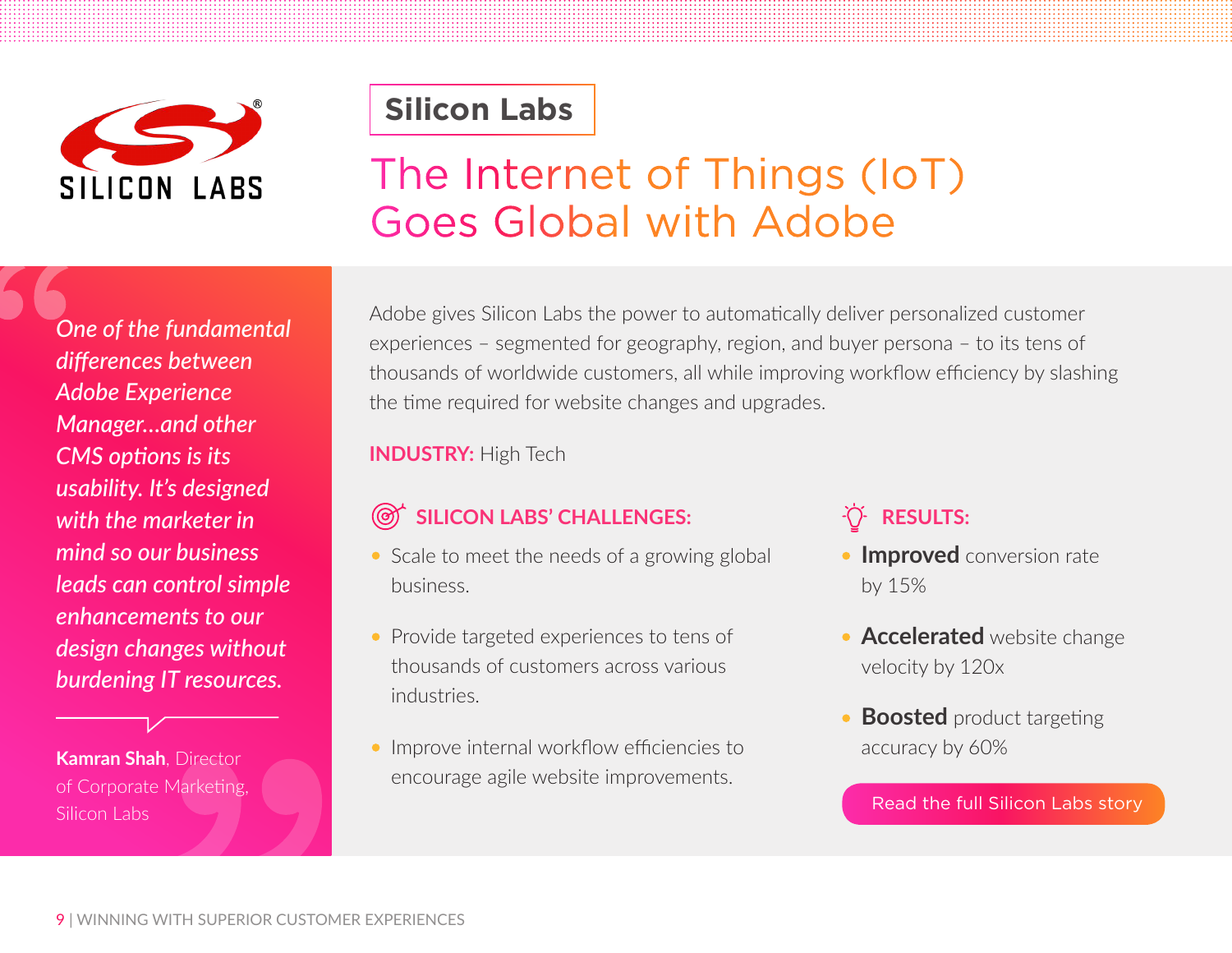# MORNINGSTAR®

### **[Morningstar](https://wwwimages2.adobe.com/content/dam/acom/en/customer-success/pdfs/morningstar-case-study.pdf)**

## Morningstar Invests in the Future of Marketing Agility with Adobe

*We know we can rely on Adobe to stay on top of the digital game for years to come.*

**Rob Pinkerton**, CMO, Morningstar

Trusted financial services leader Morningstar transforms its traditional web experience to make finding critical information faster for key personas while delivering engaging, personalized customer experiences without needing to delay for developer approval and execution.

**INDUSTRY:** Financial Services

#### **MORNINGSTAR'S CHALLENGES:**  $\circledcirc$

- Future-proof website to remain a digital leader for years to come.
- Create personalized experiences for different audiences.
- **Standardize creative software for greater** collaboration with designers anywhere.
- Work with a reliable partner that will continue to advance and promote technology.

### $\overleftrightarrow{O}$  RESULTS:

- **Reduced** cost per customer acquisition (CPA)
- **Created** custom persona-based experiences that scale
- **Increased** customer engagement with premium trials by 26%

[Read the full Morningstar story](https://wwwimages2.adobe.com/content/dam/acom/en/customer-success/pdfs/morningstar-case-study.pdf)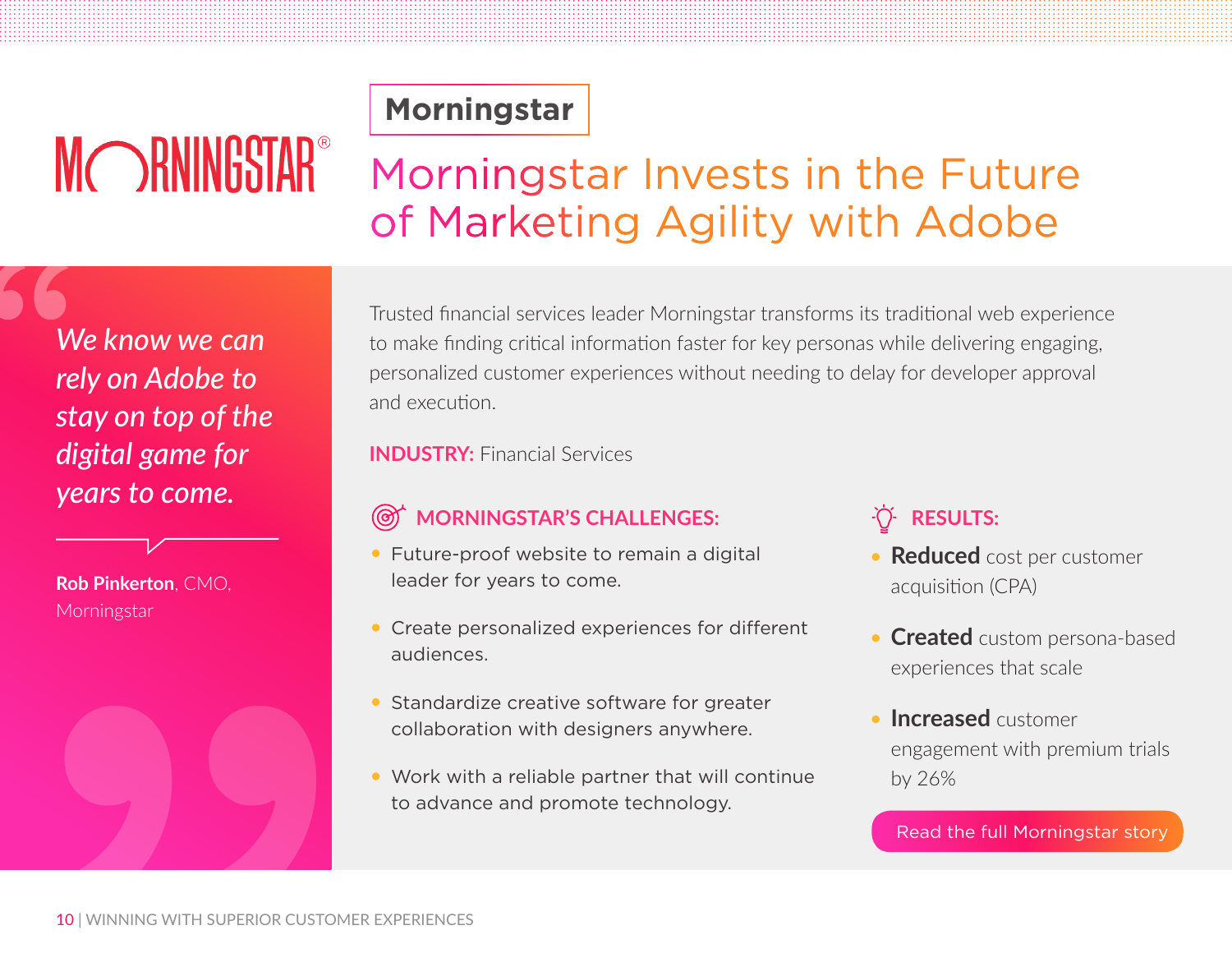

### **[Swisscom](https://wwwimages2.adobe.com/content/dam/acom/en/customer-success/pdfs/swisscom-digtrans-case-study.pdf)**

## Swisscom Builds a Platform for Personalized Experiences with Adobe

*Adobe Experience Manager has the right tools for every situation to offer our customers the right experience, and the solutions complement each other perfectly.*

**Nicolas Mériel**, Senior Digital Strategist, Swisscom

Trusted European telecommunications provider Swisscom leverages the power and agility of Adobe to predict and provide superior customer service that delivers truly personalized experiences, segmented and customized along hundreds of possible parameters, all designed to provide customers with the information they need, in the language they need it, well beyond what the competition can offer.

**INDUSTRY:** Telecommunications

### **SWISSCOM'S CHALLENGES:**

- Compete with disruptive new companies in a competitive multilingual market.
- Differentiate the brand from competitors based on the quality of service and the customer experience.
- Build an agile platform to meet the constantly evolving digital needs of customers.

### **RESULTS:**

- **Improved** conversion rate by 40%
- **Created** highly localized experiences for every customer
- **Saved** time approving and executing digital changes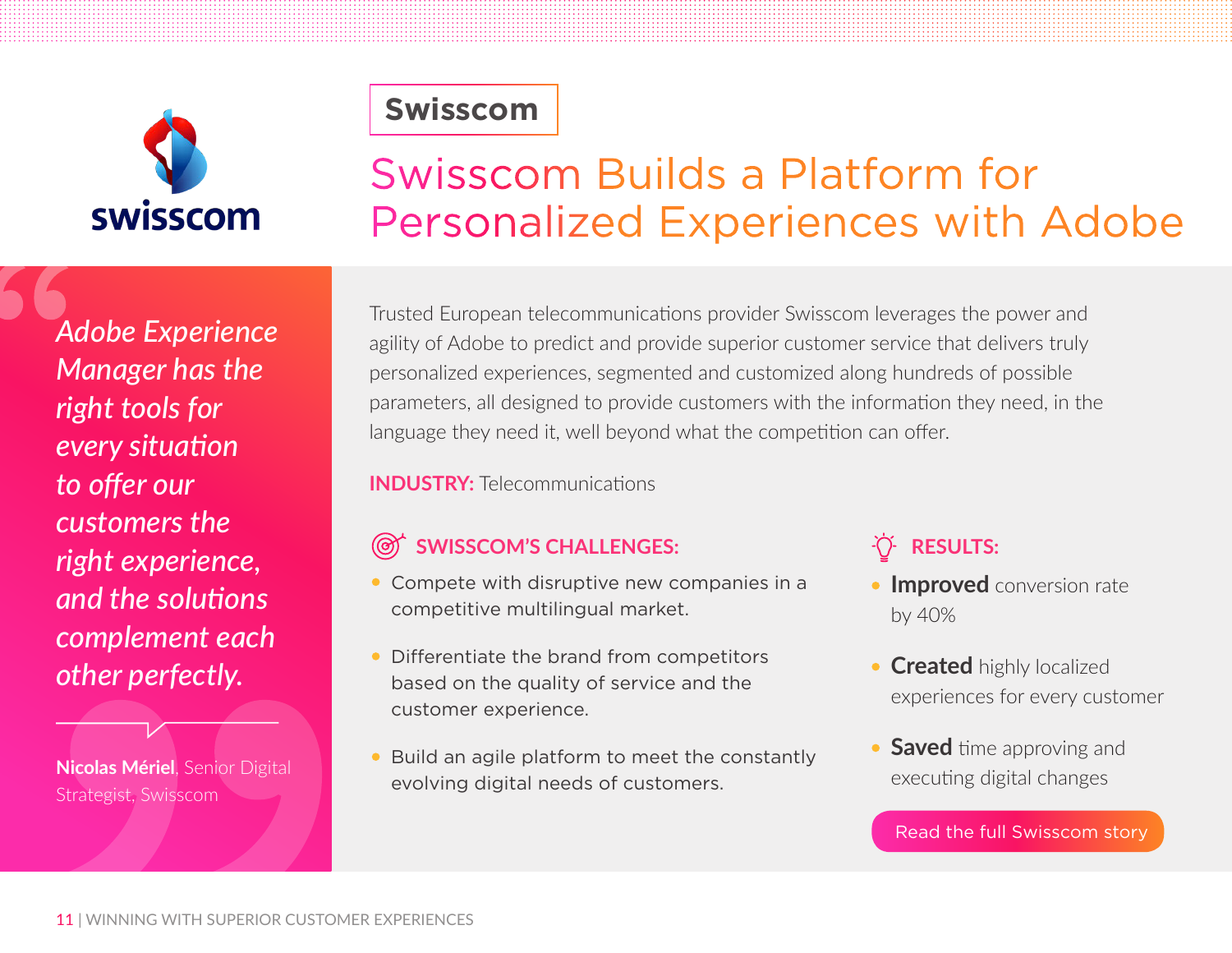# **RAIFFEISEN**

## Raiffeisen Banks on Adobe to Deliver Highly Efficient Personalized Experiences

*Adobe Experience Manager is key to helping us create personal and local experiences for all customers while improving manageability and cost efficiencies.*

**Felix Wenger**, Head Channel and Distribution (Retail and Affluent), Raiffeisen

Trusted European banking leader Raiffeisen invests wisely in Adobe to deliver the digital foundation for personalized, localized, and multilingual customer experiences while closely tracking and analyzing customer data to improve conversions and maintain a high level of efficiency.

**INDUSTRY:** Financial Services

**[Raiffeisen](https://wwwimages2.adobe.com/content/dam/acom/en/customer-success/pdfs/raiffeisen-switzerland-case-study.pdf)**

#### **RAIFFEISEN'S CHALLENGES:** <u>(@)</u>

- Provide the same customer experience for in-person, digital, and mobile customers.
- Reduce costs of multi-channel marketing and experiences.
- Deliver a customized, local website experience with greater digital efficiency.

### **RESULTS:**

- **Increased** conversions by 300%
- **Created** 267 dynamic custom website variations
- **Fine-tuned** marketing with realtime customer insights

#### [Read the full Raiffeisen story](https://wwwimages2.adobe.com/content/dam/acom/en/customer-success/pdfs/raiffeisen-switzerland-case-study.pdf)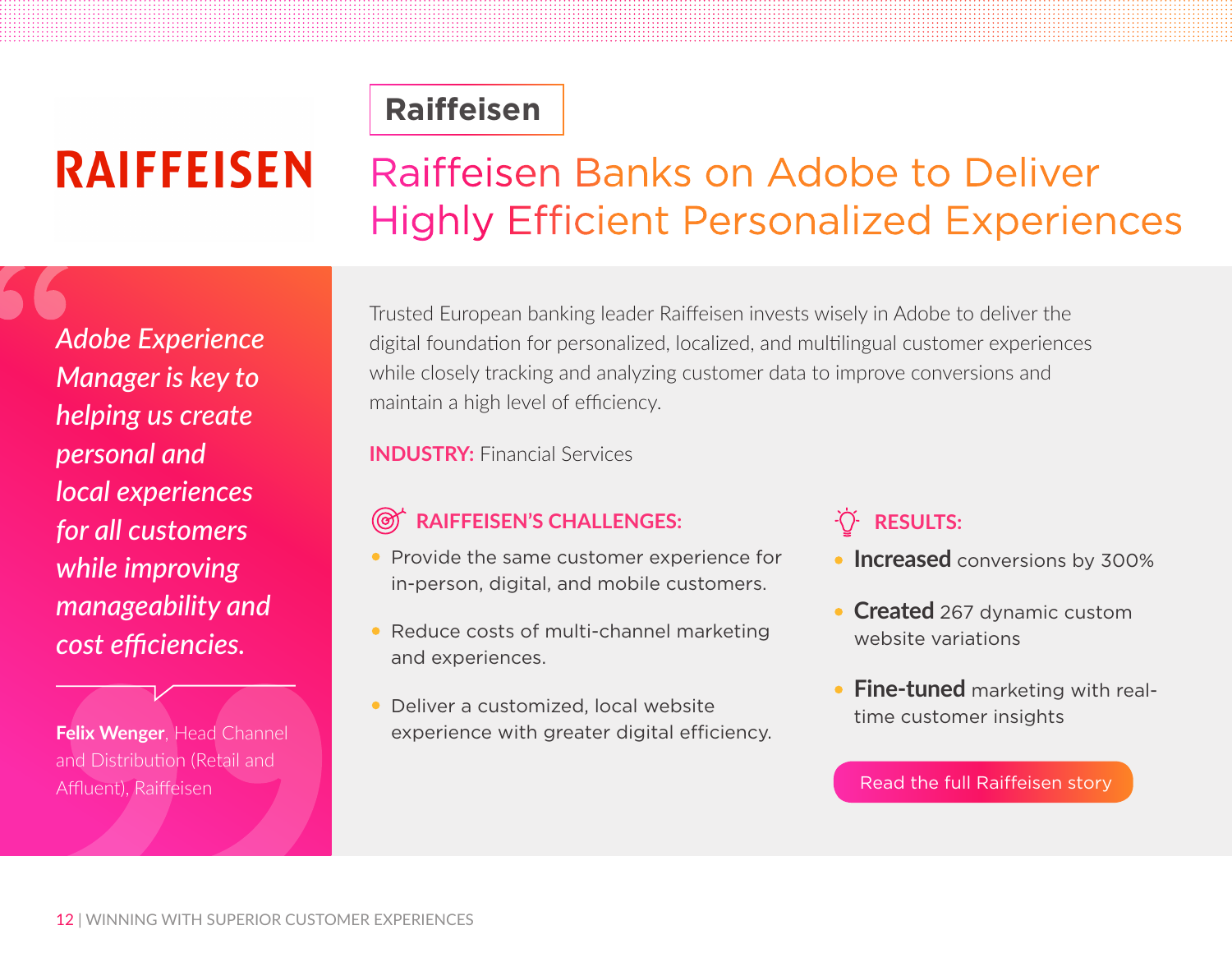# HYALT<sup>®</sup>



### Hyatt Checks-In to Consistent Omnichannel Brand Experiences with Adobe

*Adobe Experience Manager gives us the tools to support our customers' journeys with smooth, quality experiences across websites and channels.*

**Ellen Lee**, Senior Vice President of Global Digital, Hyatt

Hotel and resort giant Hyatt trusts Adobe to deliver personalized yet consistent brand experiences to customers shopping for travel accommodations across various different channels, devices, and locations, with one centralized hub for managing tens of thousands of content assets.

**INDUSTRY:** Travel and Hospitality

### **HYATT'S CHALLENGES:**

- Deliver consistent customer journey across channels and devices.
- Distribute content creation to a wide range of authors while maintaining centralized control.
- Streamline workflows to upload and manage images.
- Create an agile digital platform to customize user experiences.

### $\overleftrightarrow{O}$  RESULTS:

- **Centralized** assets by storing and managing >70,000 content assets in one central location
- **Enabled** more worldwide authors to efficiently create content for faster website updates.
- **Increased** web traffic and revenue by testing and quantifying the impacts of website changes.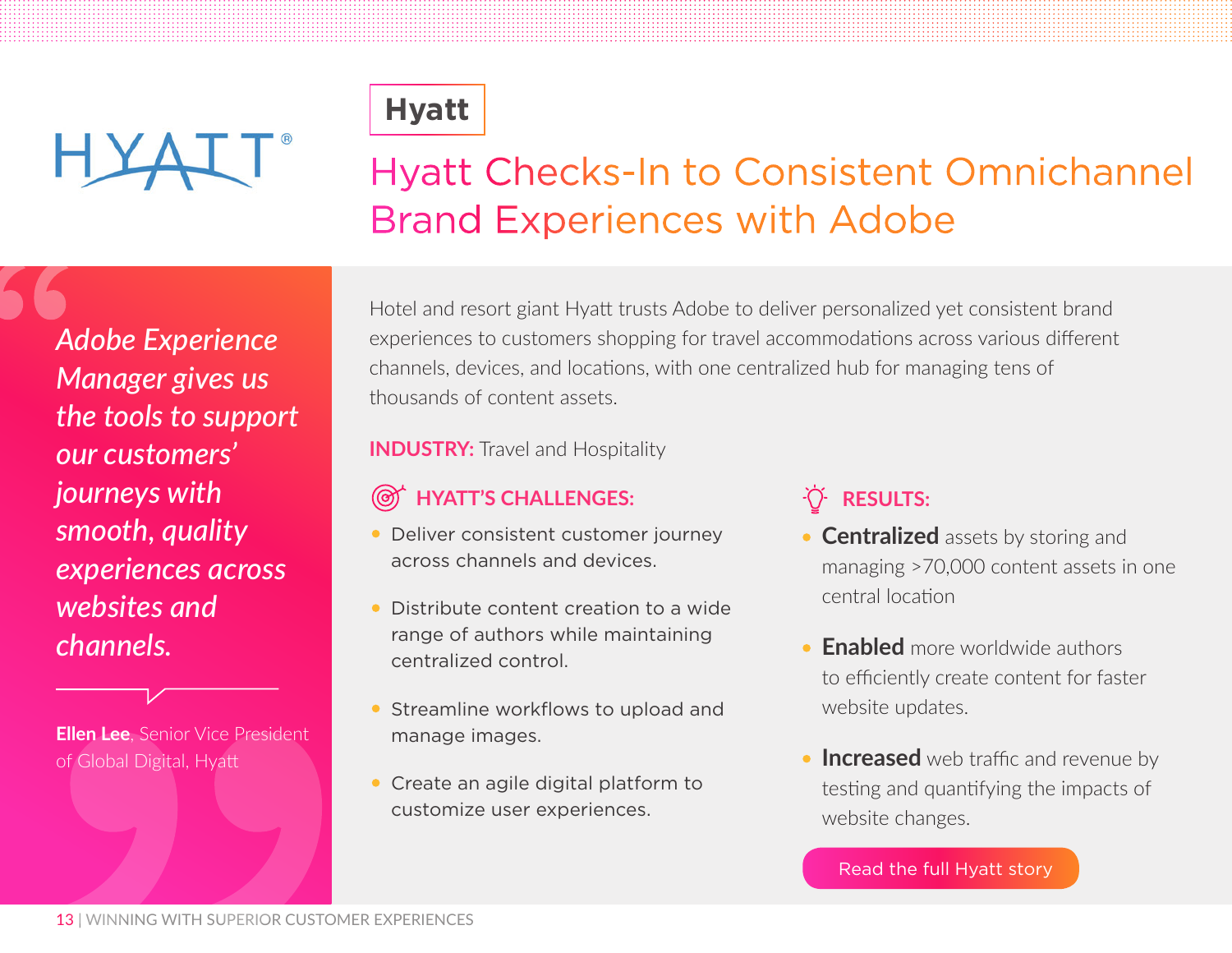

### **[Nissan](https://wwwimages2.adobe.com/content/dam/acom/en/customer-success/pdfs/nissan-case-study.pdf)**

## Adobe Maps the Car-Buying Journey for Nissan

### *If we can understand each customer's needs, we can provide infinite options.*





Adobe provides global automotive leader Nissan with the multichannel analysis and understanding of its customers' journeys it needs to deliver highly-personalized and engaging content that drives the sales funnel and converts buyers more efficiently.

**INDUSTRY:** Automotive Manufacturing

### **NISSAN'S CHALLENGES:**

- **Improve multichannel understanding** and analysis of buyer's journey as part of a move towards ecommerce.
- Create a digital platform to host personalized customer engagement by marketing various aspects of the same vehicle to different customers.
- Develop greater understanding of how personalized content advances the sales funnel.

### **RESULTS:**

- **Improved** conversion rate by 200%
- **Increased** vehicle sales with ability to analyze content
- **Built** a full 360-degree view of customer journey

#### [Read the full Nissan story](https://wwwimages2.adobe.com/content/dam/acom/en/customer-success/pdfs/nissan-case-study.pdf)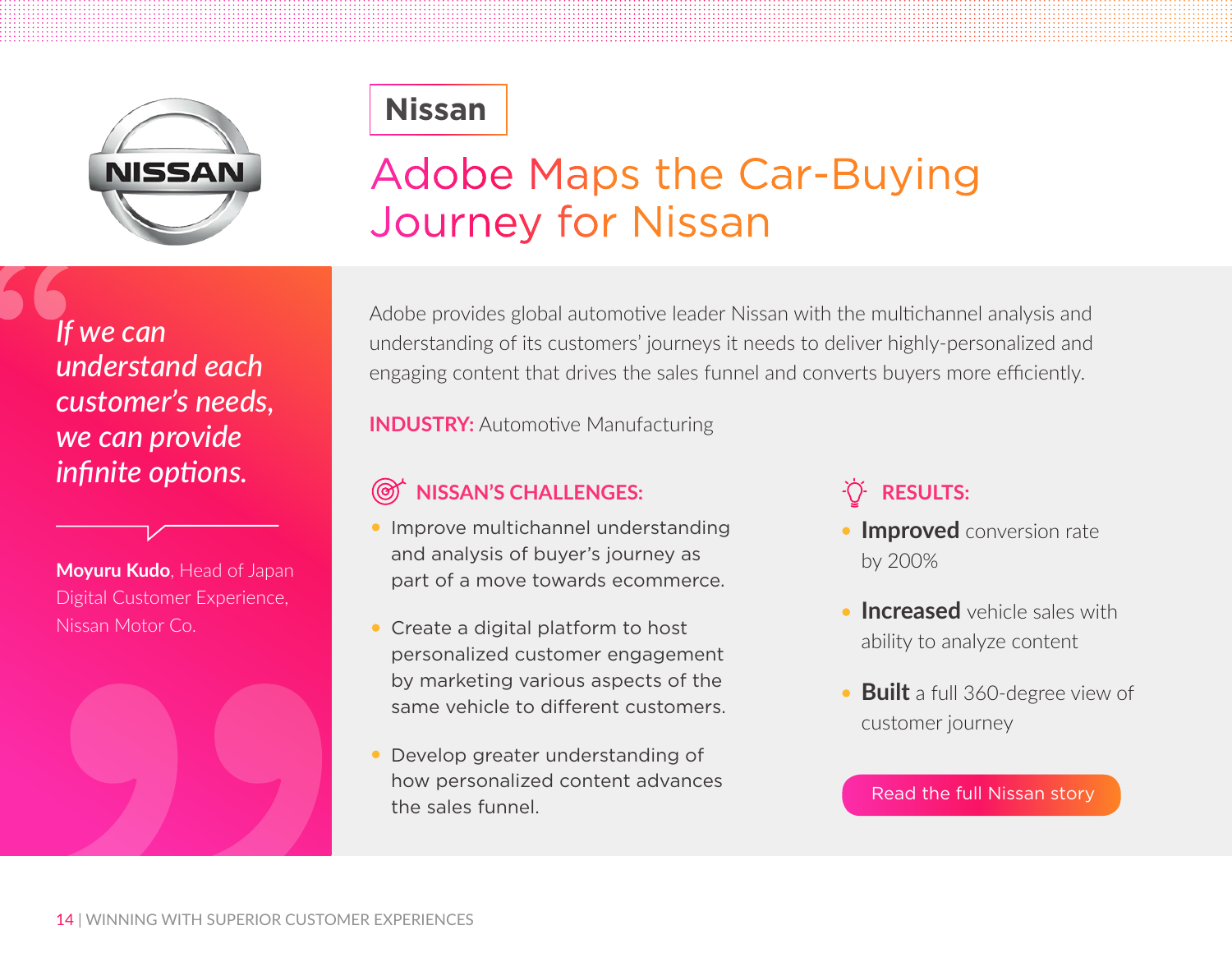

## Adobe Helps Sony Hit New High Scores in Delivering More Content, Faster

*Using Adobe Experience Manager, we can rapidly move through optimization cycles and improve the quality and efficiency of web content.*

Sony

Interactive Entertainment

**Takehiro Akiba**, Director of Web Management, Marketing Communications Department, and Director of CRM, Strategy Planning Department, Sony Interactive Entertainment Japan Asia

Global consumer electronics leader Sony trusts Adobe to suggest, optimize, and deliver highly personalized content across various different devices and channels, simplifying the creation and management of personalized customer experiences.

**INDUSTRY:** Electronics Manufacturing

### **SONY'S CHALLENGES:**

- Provide greater support for website access from desktop computers, gaming devices, and mobile devices.
- Attract visitors by delivering more frequent updates to websites and content.
- **Simplify creation and management of website** content to bring updates in-house.
- Create a single future-proof platform for customer experiences.

### **RESULTS:**

- **Improved** website production velocity by 800% with in-house team
- **Optimized** websites 5 times faster
- **Boosted** net promoter score by 9%
- **Personalized** content lead to 15% more clicks

#### [Read the full Sony story](https://wwwimages2.adobe.com/content/dam/acom/en/customer-success/pdfs/sony-interactive-entertainment-case-study.pdf)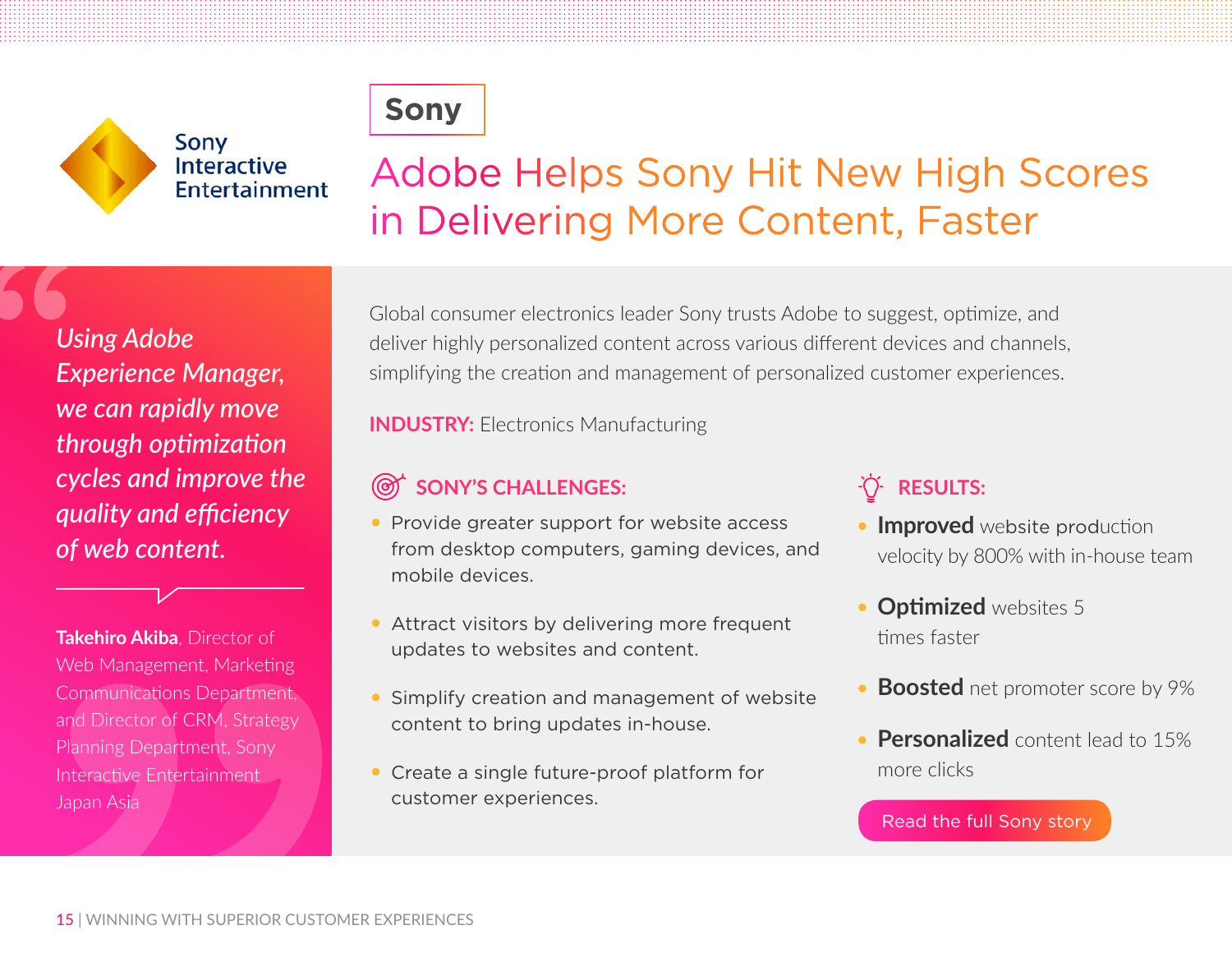# SAS

**[Scandinavian Airlines](https://wwwimages2.adobe.com/content/dam/acom/en/customer-success/pdfs/sas-case-study.pdf)**

Scandinavian Airlines Books First-Class Customer Experiences Across All Channels with Adobe

*Adobe Experience Manager gives us the ability to connect different platforms and integrate digital solutions so that we can personalize offerings as efficiently and effectively as possible.*

**Didrik Fjeldstad**, Vice President of Marketing, Scandinavian Airlines

Scandinavian Airlines delivers customers an experience worthy of their destinations by analyzing and measuring shifting market expectations, and using that data to create personalized experiences that add value and persist across digital, mobile, and inperson channels.

**INDUSTRY:** Travel and Hospitality

### **SCANDINAVIAN AIRLINES' CHALLENGES:**

- Respond to shifting market and customer demands.
- **Expand revenue streams with** value-added offerings.
- **Improve marketing processes** and efficiencies.

### $\overrightarrow{A}$  RESULTS:

- **Boosted** brand loyalty among frequent fliers
- **Increased** average revenue per passenger
- **Raised** average lifetime value per customer
- **Improved** effectiveness of marketing campaigns

[Read the full Scandinavian Airlines story](https://wwwimages2.adobe.com/content/dam/acom/en/customer-success/pdfs/sas-case-study.pdf)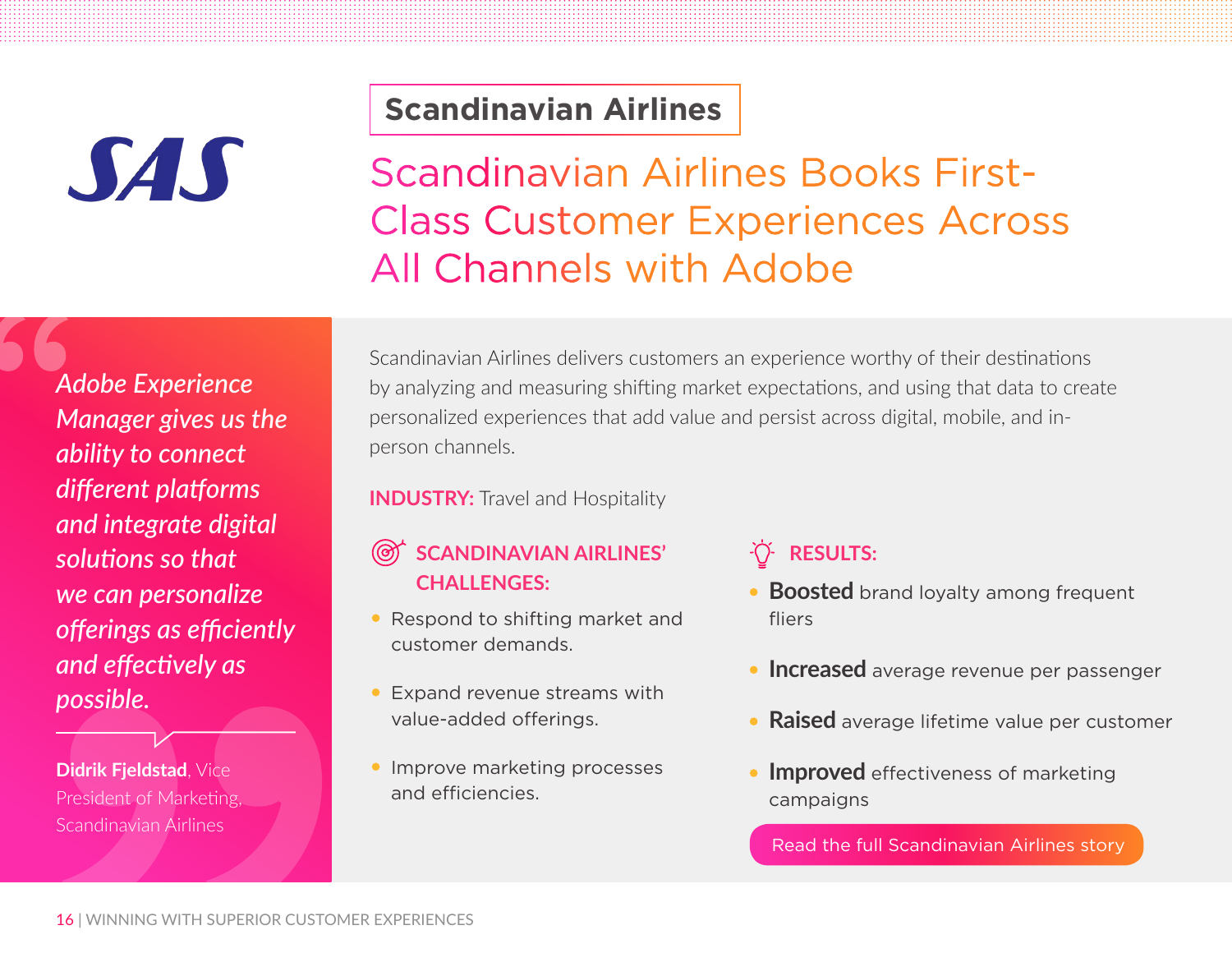### **[Informatica](https://wwwimages2.adobe.com/content/dam/acom/en/customer-success/pdfs/informatica-case-study.pdf)**

# **Informatica**

### Informatica Improves Efficiency At Scale with Personalized Global Experiences from Adobe

*With Adobe, we can use our experience, imagination, and initiative to reach audiences in new ways with tailored, targeted content.*

**Sean Browne**, Senior Director of Web Marketing, Informatica

High tech innovator Informatica leverages the power of Adobe to effectively target potential customers and deliver them personalized experiences across 30 global websites and 8 languages, allowing them to rapidly scale without compromising buyer persona segmentation or workflow efficiency.

**INDUSTRY:** High Tech

### **INFORMATICA'S CHALLENGES:**

- Deliver personalized content for 30 global websites in 8 languages.
- **Improve web-based sales lead generation and** up-sell and cross-sell opportunities.
- Find a digital marketing platform to integrate with multiple back-end systems.
- Implement an agile, future-proof digital foundation.

### **RESULTS:**

- **Grew** global web visits by 61%
- **Boosted** organic search visits by 55%
- **Increased** event response rate by 3X

#### [Read the full Informatica story](https://wwwimages2.adobe.com/content/dam/acom/en/customer-success/pdfs/informatica-case-study.pdf)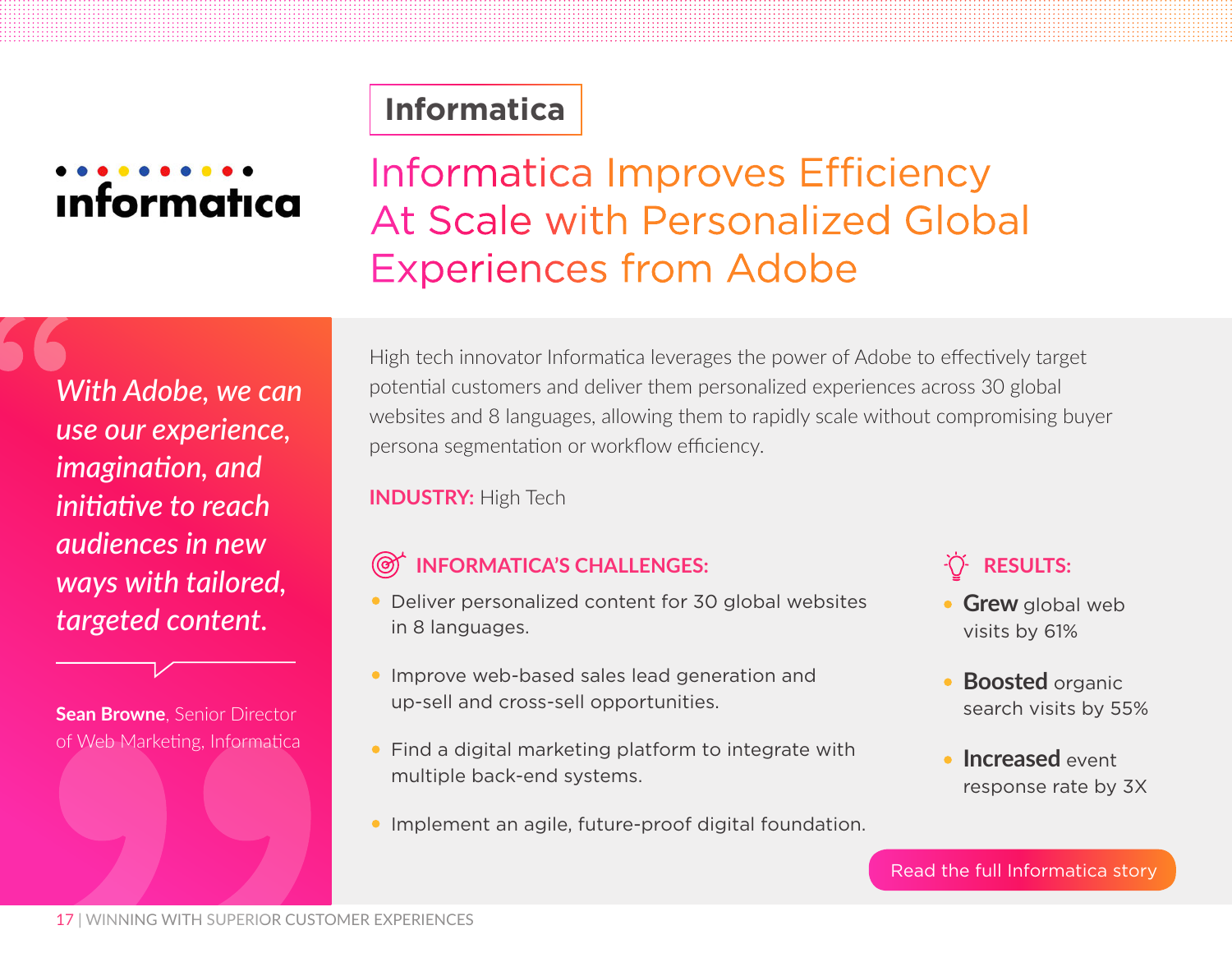

HOME OF SIDNEY KIMMEL MEDICAL COLLEGE

### **[Thomas Jefferson University](https://wwwimages2.adobe.com/content/dam/acom/en/customer-success/pdfs/thomas-jefferson-university-case-study.pdf)**

### Adobe Prescribes Thomas Jefferson University a Dose of Well-Organized Community Engagement

*Adobe's integrated solutions are flexible and can be deployed quickly, giving us the confidence that we can reach our stakeholders in new ways, now and in the future.*

**Neil Gomes**, Vice President of Technology, Innovation, and Consumer Experience, Thomas Jefferson University

Thomas Jefferson University leveraged Adobe solutions to centralize content creation and develop a holistic view of their customers in order to deliver a more consistent and tailored experience that surfaces the right information for the right audience.

**INDUSTRY:** Health and Education

- ൲  **THOMAS JEFFERSON UNIVERSITY'S CHALLENGES:**
- Reach the public through websites and apps while maintaining consistent messaging.
- Gain a complete view of data and consumers through a single CMS platform.
- Quickly deliver relevant information and content to online visitors.
- Establish an agile foundation for digital content moving forward.

### **RESULTS:**

- **Migrated** 16K pages of content in ⅓ the time
- **Delivered** the best content by analyzing traffic
- **Shaped** better consumer experiences with holistic view
- **Enabled** fast updates with intuitive content creation

[Read the full Thomas Jefferson University story](https://wwwimages2.adobe.com/content/dam/acom/en/customer-success/pdfs/thomas-jefferson-university-case-study.pdf)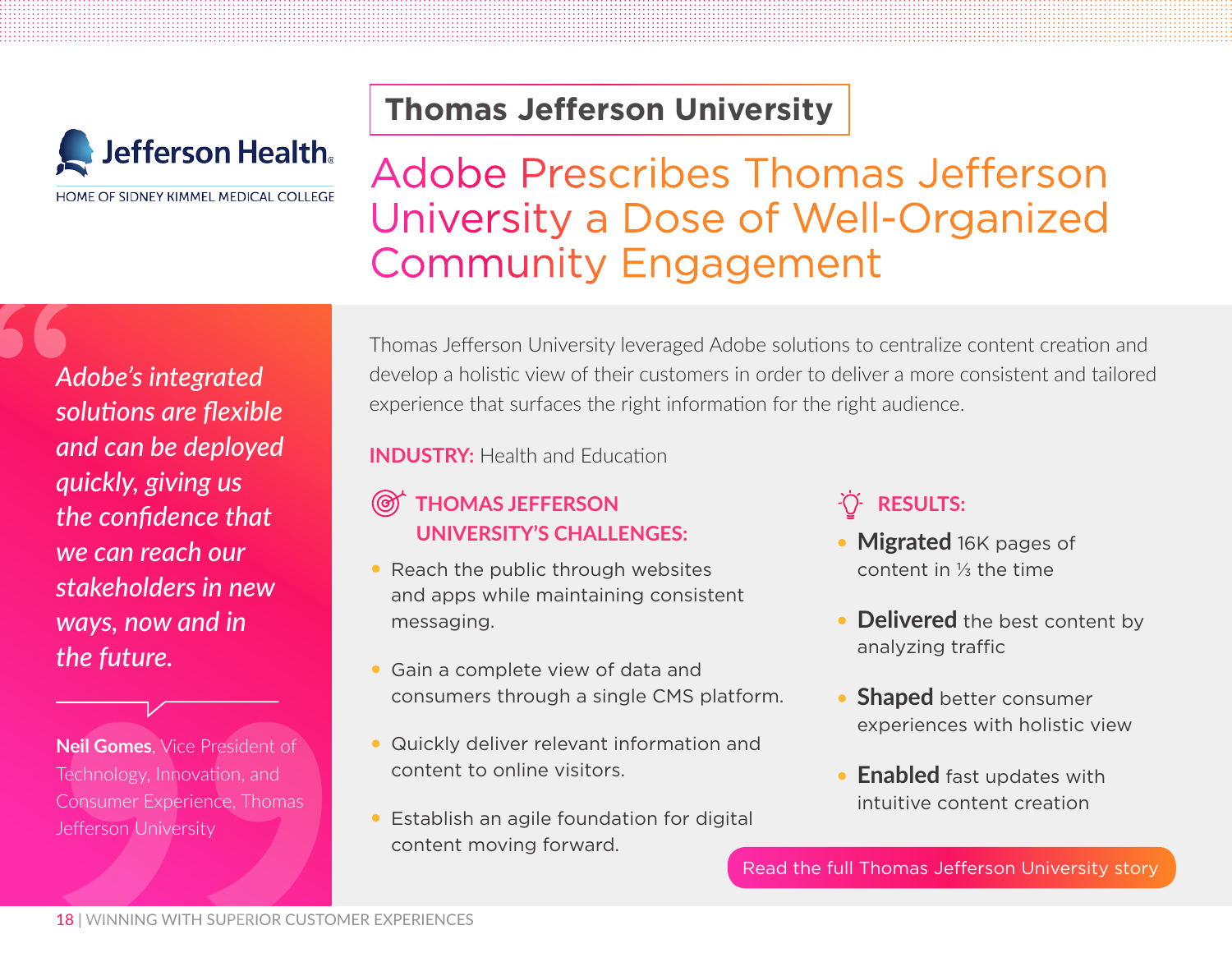# Conclusion

As businesses scale rapidly, they cannot ignore the need to create personalized, engaging customer experiences. Whether customized for locality, language, buyer persona, or unique, granular customer profiles, brands must go beyond delivering generic, one-size-fits-all web experiences. They must offer more.

Those experiences need to additionally account for the new reality of multi-channel, multi-device customer journeys. It's not enough to simply personalize the customer experience; you must track, analyze, and optimize it across all the different devices your customers use to engage with you, delivering the right content at the right time to delight them.

All without falling victim to the workflow bottlenecks, delayed approvals, and slow-moving external developer timelines that can choke even the simplest marketing efforts and render your brand short of its targets and unable to respond to changing customer demands and opportunities.

**With Adobe Experience Manager, along with capabilities from Adobe Analytics and Adobe Target, you can build the agile, future-proof, responsive modern platform that makes it possible.**

Adobe gives your brand the platform it needs to compete on the superior quality of your customer experiences, and reap the substantial, long-term benefits of it, like increased revenue improved conversion rates, greater brand loyalty, and more.

All without sacrificing your vision to the traditional limitations of scale.

#### Ready to do more?

### [Talk With an Adobe Representative Today](https://www.adobe.com/products/request-consultation/experience-cloud.html)

If you would like to learn more about how Adobe can address your digital experience needs, visit

<https://www.adobe.com/marketing/experience-manager-sites/competitors.html>